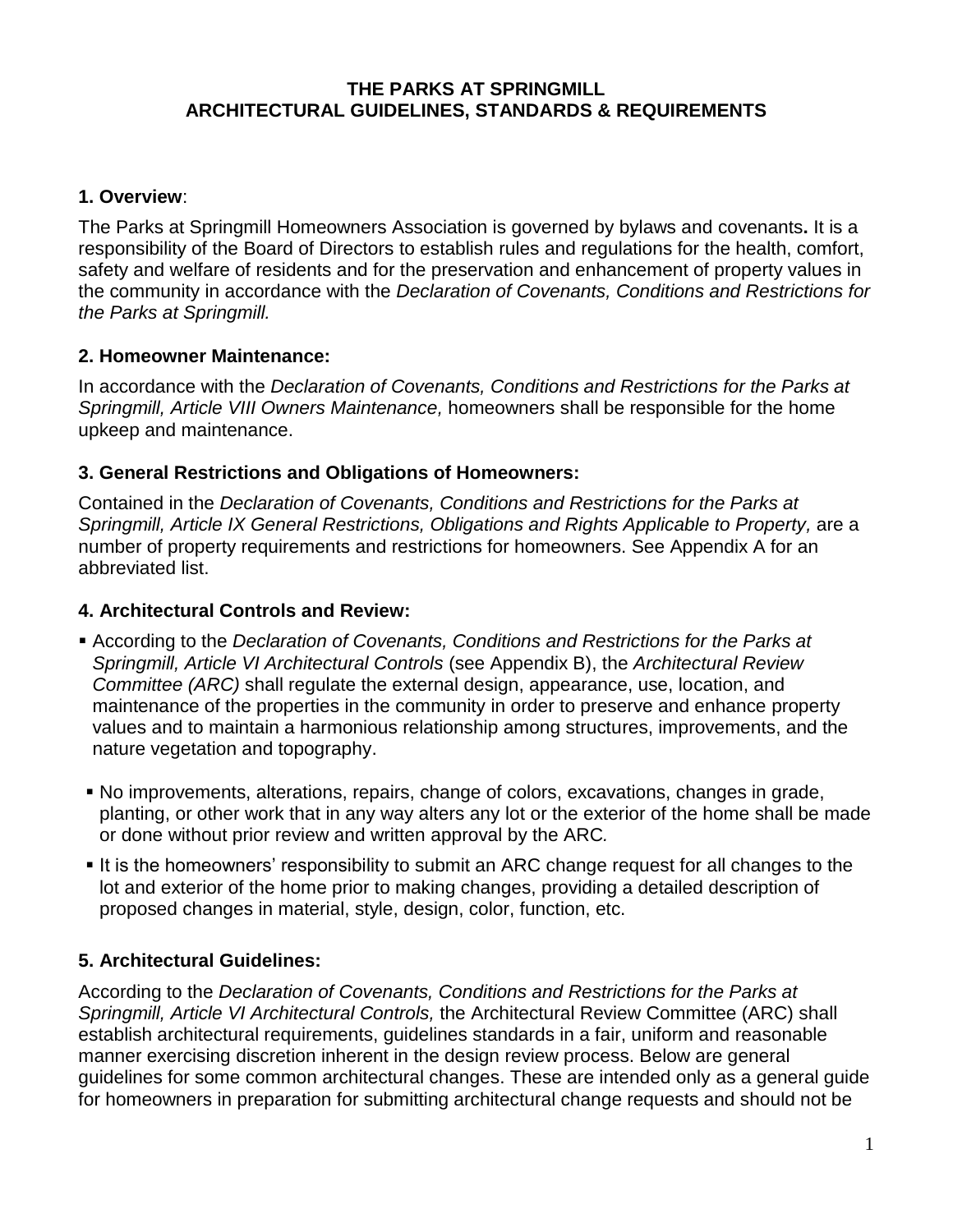construed as conveying approval for any changes made to the homeowner's property unless otherwise specified below.

Any changes to the home exterior including but not limited to color (including sheen, shade, and tone), style, fixtures, and materials requires submission of an ARC change request and written approval prior to commencement of the proposed changes. The only home exterior work not requiring ARC approval are for exterior maintenance in which there are no changes being made to the color (including sheen, shade, and tone), style, fixtures, and materials. Contained in this document are some current home exterior architectural guidelines.

### **a. Exterior Paint & Stain:**

- **Paint for Wood Composite Siding, Fiber Cement Siding, Wood Trim, Garage Doors, Gutters, Porch Posts, Porch Railing and Windows** shall match and be exterior flat *only* (no semi-gloss, gloss or high gloss)
- **Paint for Shutters and Entry Doors** shall be exterior flat, satin or semi-gloss *only* (no gloss or high gloss)
- **Stain for Decks, Play Sets, and Mailbox Posts:** Light natural wood colored transparent stain only, subject to ARC approval (no paint or solid stain)

### **b. Roof Shingles:**

**Approved Shingles (Dec. 2013)**

The original shingle installed on homes in the community was the **Owens Corning Supreme AR 3-tab shingle** in the color *Weathered Wood*, which continues to be an approved shingle for the community. The ARC considers dimensional style shingles superior in appearance and performance. Currently approved dimensional shingles include:

| 1.481313131111913012012012013<br><b>Manufacturer</b> | Type               | <b>Product Lines</b> | Color                               |
|------------------------------------------------------|--------------------|----------------------|-------------------------------------|
| <b>Owens Corning</b>                                 | 3-Tab              | Supreme              | Weathered Wood,<br><b>Driftwood</b> |
| <b>GAF</b>                                           | <b>Dimensional</b> | Timberline           | <b>Weathered Wood</b>               |
| Tamko                                                | Dimensional        | Heritage             | <b>Weathered Wood</b>               |
| Certainteed                                          | Dimensional        | Landmark             | <b>Weathered Wood</b>               |
| <b>Owens Corning</b>                                 | Dimensional        | Duration, Oakridge   | <b>Driftwood</b>                    |
| <b>Owens Corning</b>                                 | Dimensional        | Duration, Oakridge   | <b>Estate Gray</b>                  |

### **c. Replacement Garage and Porch Lights:**

The approved replacement garage and porch light fixtures are posted at theparksatspringmill.com. The finishes on the garage and porch lights must match and may be *Brass, Black, Bronze, and Pewter* (no non-metallic or colored finishes). The garage lights shall have photocell operation from dusk-to-dawn with a minimum light output per fixture of 800 lumens. Clear bulbs are aesthetically preferred over frosted bulbs.

### **d. Replacement Windows:**

Window replacement requires submission of an ARC change request and written approval issued by the ARC prior to changes to the home. Below are some general guidelines: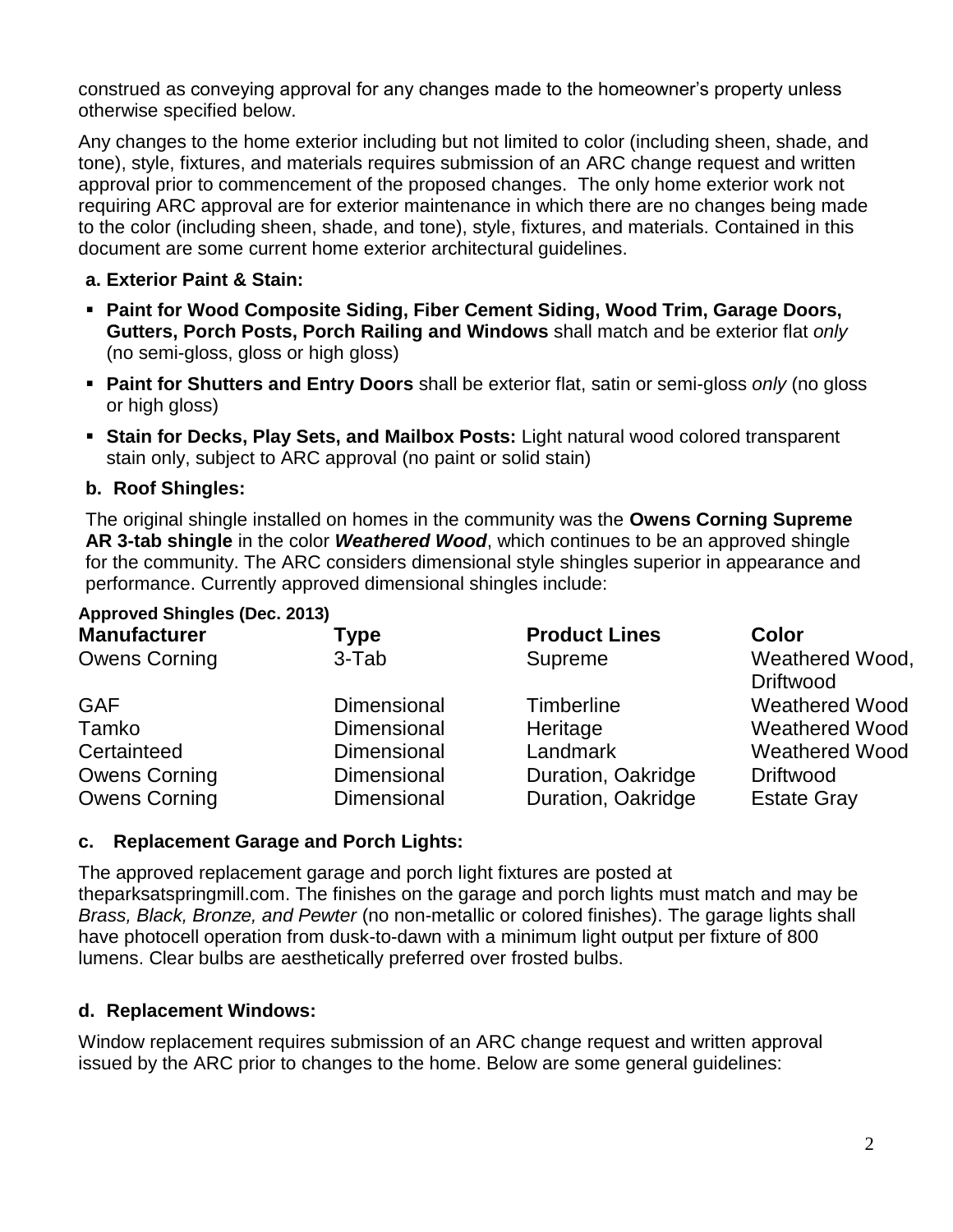- **Replacement windows shall have the same exterior appearance, look, design, style, type,** functionality, dimensions, shape, trim, grids, frame, full-sized screens, color, and finish as the windows originally installed on the home unless otherwise approved in writing by the ARC.
- Windows with a painted exterior finish shall be painted with a flat paint having a color, sheen, shade and tone matching the existing exterior (sidings, trim, garage doors, gutters, etc.) subject to approval by the ARC.
- Windows with a maintenance-free exterior finish shall have a color and shade closest to the existing exterior (sidings, trim, garage doors, gutters, etc.) subject to approval by the ARC.
- Partial replacement windows with approved windows of a color, sheen, shade, or tone dissimilar to other approved windows on the home shall painted to match the existing approved windows on the home.
- As part of a request for window replacement the homeowner must provide information detailing compliance and/or deviation from these requirements.

### **e. Basketball Goals:**

Permanent basketball goals should have a black post and a clear backboard. Backboard markings may be white, black and/or red. Basketball goal style and placement must be approved by the ARC. Temporary basketball goals should be stored in the garage or up next to the home when not in use and should not be placed on a walkway, on a sidewalk, on a driveway apron or in the street at any time.

### **f. Composting:**

Composting is allowed in ARC approved containers, which are to be stored within an enclosed area such as a fence or garage. The exterior of said containers are to be kept clean to prevent and reduce any odors.

### **g. Decks:**

Decks must be constructed of wood. Painting is only allowed on the railings and trim of a deck if the paint color is consistent with the Home. Otherwise, the deck may be stained a natural color and should be treated with sealant. Deck color, style and placement must be approved by the ARC.

### **h. Fences:**

Fences must be made of 1"x6" dog-eared cedar boards, shadow-box style, straight-top (not arched or scalloped), and no taller than 6 feet. Fences may not be painted, but may be stained with a light natural wood colored stain (semi-transparent only, no paint or solid stain) with the color subject to review by the ARC. Fences also may be treated with a clear (nontinted) wood preserver or sealant. Fence height and placement must be approved by the ARC.

# **i. Holiday Decorations:**

Holiday decorations may be displayed for a period of three weeks prior and two weeks following the corresponding holiday. The only noted exception is that Christmas decorations may be displayed from Thanksgiving Day to two weeks following Christmas (January 7). Holiday decorations must adhere to Article VI, Section 15, "…nor shall anything be done thereon (in any Homes, on any Lots or in the Common Area) which may be or may become a nuisance to any other Owner or to any other person at any time lawfully residing onthe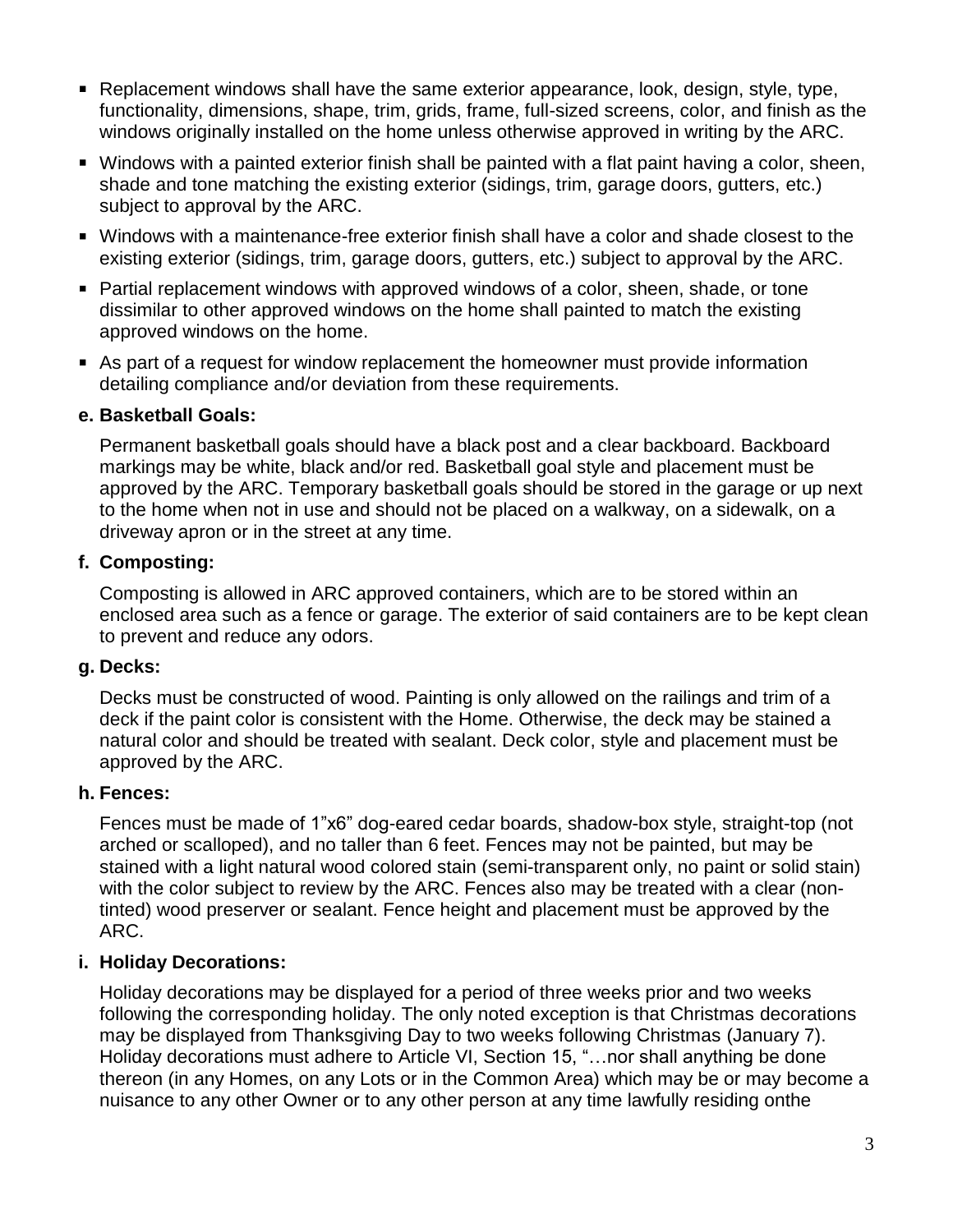Property." The ARC reserves the right to enforce the removal of any decoration deemed a nuisance by the ARC.

### **j. Mailboxes and Posts:**

Mailboxes and mailbox posts should conform to the original style, size and color installed by Estridge; this includes numbering on mailboxes in Park Meadow and numbering/street name lettering on mailboxes in Park Place. The original supplier of mail boxes to Estridge was Address Art. Mailbox posts, like fences and play sets, shall not be painted but may be stained with a light natural wood colored stain (semi-transparent only, no solid stain) with the color subject to review by the ARC. Mailbox posts may also be treated with a clear (non-tinted) wood preserver or sealant. Address Art contact information is:

# **317.254.1508 —toll free 1.888.900.1508 [mailbox@addressart.com](mailto:mailbox@addressart.com)**

### **k. Play sets / Swing sets:**

Metal framed play sets / swing sets are prohibited. Play set / swing set frames must be made of wood and shall not be painted but may be stained with a light natural wood colored stain (semi-transparent only, no solid stain) with the color subject to review by the ARC. Play sets may not have a tree house, clubhouse or other enclosed building. Examples of excluded structures are available upon request. Play set/ swing set style and placement must be approved by the ARC.

### **l. Screen Doors/Security Doors/Storm Doors:**

Screen doors and security doors are not allowed on the front door of any home in the property. Storm doors are allowed with ARC approval and color must be consistent with the home or front door of the Home. There are currently two approved types of storm doors. Examples are available upon request*.*

### **m. Trash Removal:**

Trash should be secured approved trash cans with lids securely fastened to prevent animal intrusion and scattering by strong winds. Trash containers shall be kept clean and shall not be stored on any lot in open public view.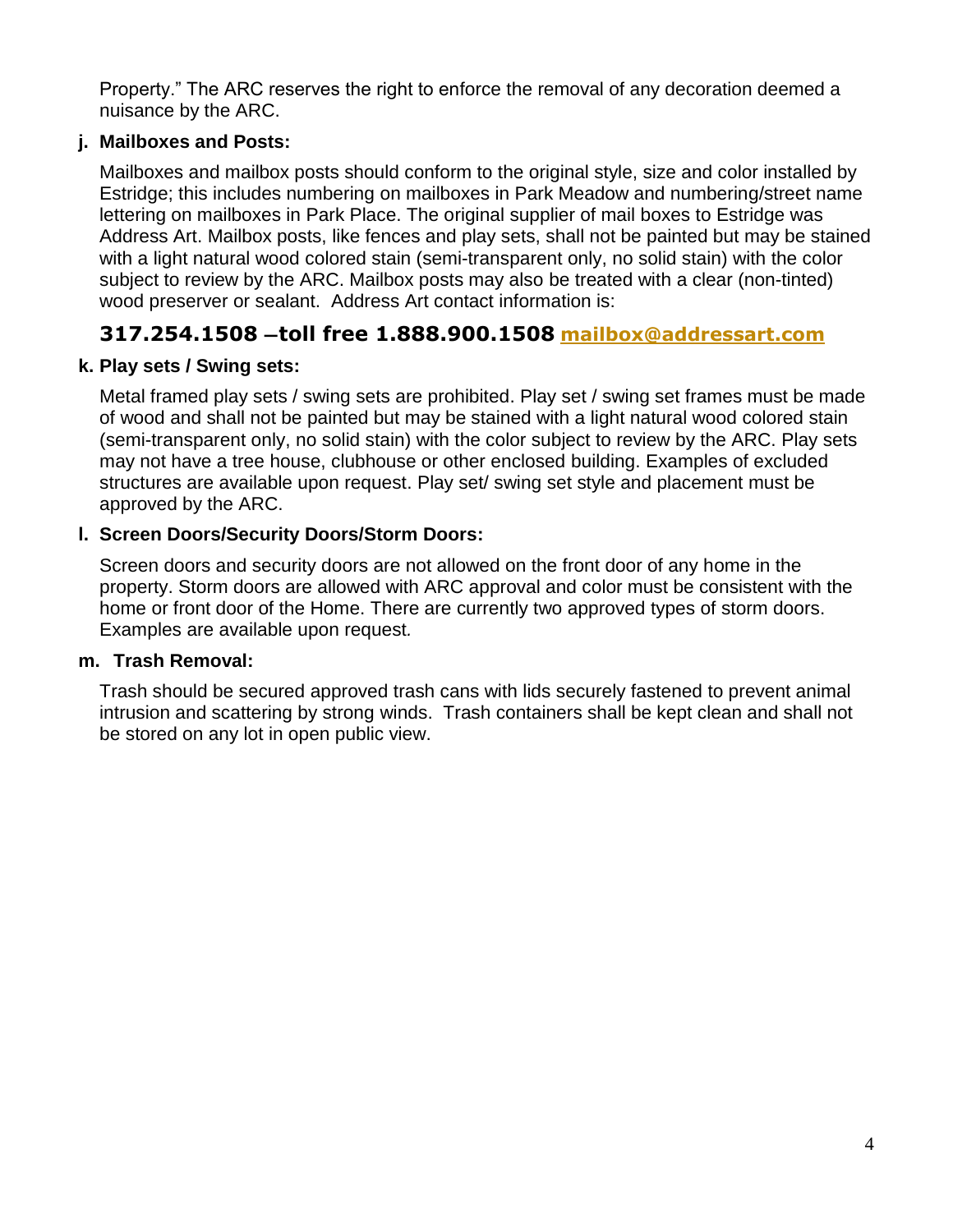# **APPENDIX A**

### *General Restrictions, Obligations and Rights Applicable to Property* **Abridged and Adapted from Article IX of the** *Declaration of Covenants, Conditions and Restrictions for the Parks at Springmll.*

*Section 1. Home and Lot Restrictions.* Only one home shall be erected per lot for single family residence. No trade or business shall be carried on within a Home or lot. No part lot shall be leased, sublet, assigned or used for transient occupancy. *Section 2. Building Set-back Lines.* No structure shall be erected between said set-back lines and the front, rear or side lot line. *Section 3. Home Size.* Homes in Park Place shall be at least 2000 square feet. Homes in Park Meadow shall be at least 1600 square feet. This excludes open porches, attached garages and basements. *Section 4. Garages.* No garage or an enclosed storage area shall be erected which is not permanently attached to the Home. *Section 5. Outbuildings.* No trailers, shacks, outhouses, detached storage sheds or tool sheds of any kind shall be erected or situated on any Lot. *Section 6. Dusk-to-Dawn Light.*  Each Lot shall have functioning dusk-to-dawn garage lights with a minimum light output per fixture of 800 lumens. *Section 7. Driveways.*  Each driveway shall be of concrete or asphalt material subject to approval by the Architectural Review Committee (ARC). *Section 8. Swimming Pools.* • No above-ground swimming pools are permitted. *Section 9. Solar Heat Panels.* • No solar heat panels are permitted. *Section 10. Access.* All Lots shall be accessed from the interior streets of the property. *Section 11. Fences.* No fence, wall, hedge or shrub planting which obstructs sight lines at elevations between two (2) and six (6) feet above the street shall be placed or permitted to remain on any corner lot within the triangular area formed by the street property lines and a line connecting points twenty-five (25) feet from the intersection of said lines, or, in the case of a rounded property corner, from the intersection of the street lines extended. The same sight-line limitations shall apply to any Lot within ten (10) feet from the intersection of a street line with the edge of a driveway pavement or alley line. No tree shall be permitted to remain within such distances of such intersections unless the foliage lines are maintained at sufficient height to prevent obstruction of such sight line. All fencing, color, style and its placement shall be subject to approval by the Committee. No fence shall be higher than six (6) feet. Fencing style and color shall be consistent with the Property. *Section 12. Trash.* • No Lot shall be a dumping ground for trash. Rubbish, garbage or other waste shall be kept in sanitary containers. All equipment for storage or disposal of such materials shall be kept clean and shall not be stored on any Lot in open public view. All rubbish, garbage or other waste shall be regularly removed from a lot and shall not be allowed to accumulate thereon. *Section 13. Tanks.* Any gas or oil storage tanks used in connection with a Lot shall be either buried or located such that they are completely concealed from public view. *Section 14. Obstruction.*

 There shall be no obstruction of the Common Area, nor shall anything be kept or stored on any part of the Common Area without the prior written consent of the Association except construction materials and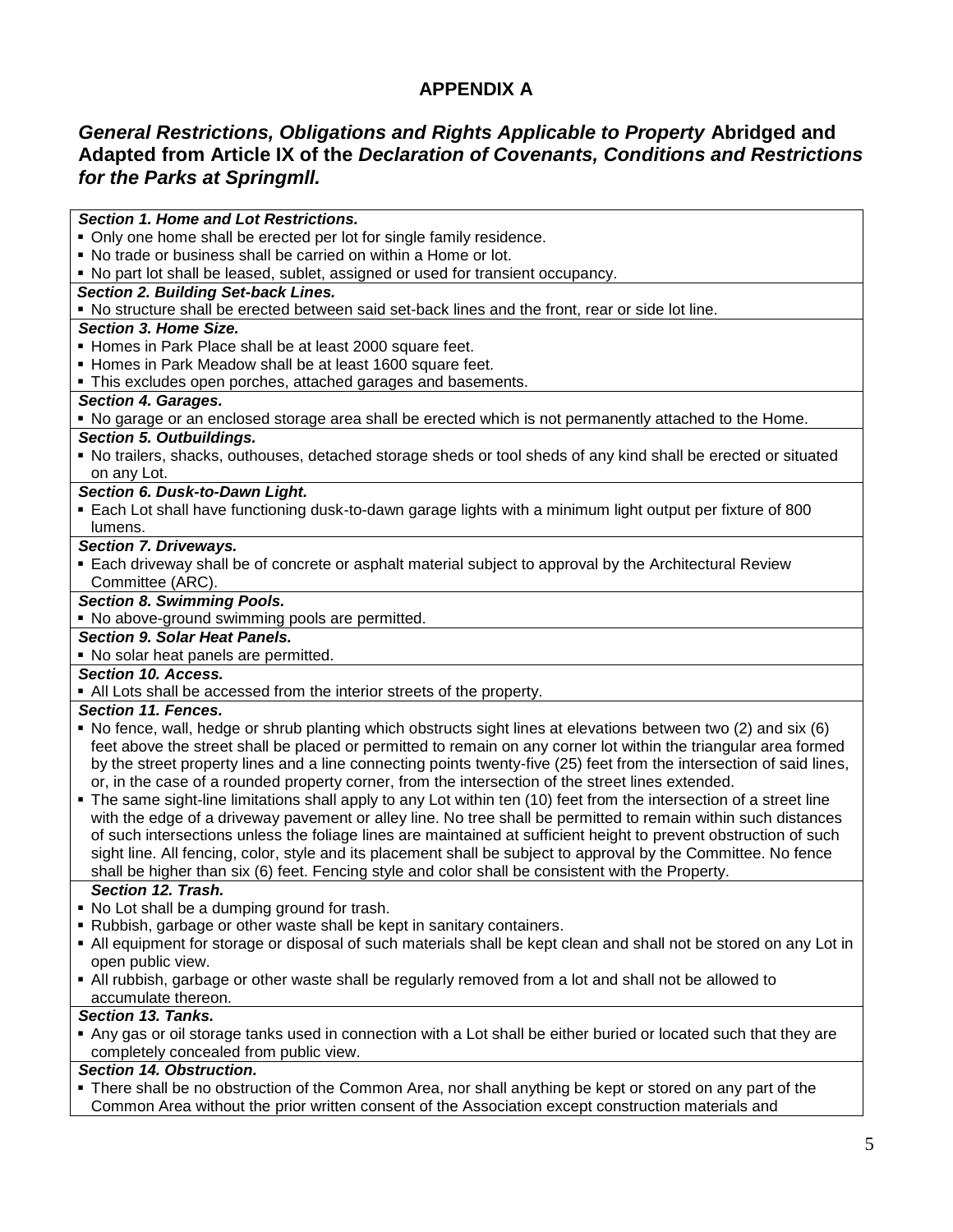equipment during the construction period or except as specifically provided herein. Nothing shall be altered on, constructed in, or removed from the Common Area except upon the prior written consent of the Association.

#### *Section 15. Prohibition of Damage and Certain Activities.*

- Nothing shall be done or kept on any Lot or in any Home or on or in any Common Area or any part thereof which would increase the rate of insurance on the Property without the prior written consent of the Association.
- Nothing shall be done or kept on any Lot or in any Home or on or in any Common Area or any part thereof, which would be in violation of any statute, rule, ordinance, regulation, permit or other validly imposed requirement of any governmental body.
- No damage to, or waste of, the Common Area or any part thereof or of the exterior of the Property and buildings thereon shall be committed by any Owner or any invitee or tenant of any Owner and each Owner shall indemnify and hold the Association and the other Owners harmless against all loss resulting from any such damage or waste caused by him or his invitees or tenants, to the Association and other Owners.
- No noxious, destructive or offensive activity shall be allowed in any Homes, on any Lots or in the Common Area or any part thereof, nor shall anything be done thereon which may be or may become a nuisance to any other Owner or to any other person at any time lawfully residing on the Property.

#### *Section 16. Animals.*

 No animals, rabbits, livestock, fowl or poultry of any kind shall be raised, bred or kept in or on any Lot, except that household pets may be kept on Lots, subject to rules and regulations adopted by the Board, provided that they are not kept, bred, or maintained for any commercial purposes; provided, further, that any such pet causing or creating a nuisance or unreasonable disturbance shall be permanently removed from the Property subject to these restrictions upon three days' written notice from the Board, and provided further, that upon written request of 25% of the voting power of the Association, the Board of Directors shall have the authority to, and shall order the removal of, any pet.

#### *Section 17. Storage.*

- Outside storage of any items, including but without limiting the generality of the foregoing, sporting equipment, toys, outdoor cooking equipment, yard and garden tools and equipment and trash and garbage containers, shall not be allowed unless screened from view by enclosures so as to be effectively screened from view outside the lot upon which the same are located.
- The design of such screened enclosure must be approved by the Association in accordance with the architectural control provisions hereof.
- The storage or collection of rubbish of any character whatsoever, any material that emits foul or obnoxious odors, the growing of any noxious or illegal weed or other natural substance, and the harboring of the source of any noise or activity which disturbs the peace, comfort or serenity of residents is prohibited.
- Usual household trash and garbage shall be regularly collected and may be kept outside only if in sanitary containers which are so screened.
- Notwithstanding the foregoing, no boats, snowmobiles, recreational vehicles, trailers, camping vehicles, buses, mobile homes, tractor/trailers, trucks, motorcycles, mini-bikes, mopeds, unlicensed or inoperable vehicles, or any other vehicles of any description other than normal passenger automobiles (including station wagons and small trucks such as pickups and vans) shall at any time be stored or parked on any Lot outside of a garage, or on any street within the Property, or on any part of the Common Area, either permanently or temporarily.

#### *Section 18. Signs.*

 No signs of any kind (other than designations, in such styles and materials as the Association shall by rule or regulation approve, of street addresses and names of occupants) shall be displayed to the public view on any Lot except that a "For Sale" or "For Lease" sign may be displayed on a Lot which is being offered for sale or lease provided that it is in such form, style and location as the Board may require.

#### *Section 19. Antennae and Satellite Dish.*

Roof antenna and satellite dishes are regulated by the FCC.

#### *Section 20. Rentals.*

- Any lease between an Owner and a lessee shall provide that the terms of the lease shall be subject in all respects to the provisions of this Declaration and the Articles of Incorporation and By-Laws of the Association, and that any failure by the lessee to comply with the terms of such documents shall be a default under the lease.
- All leases shall be in writing.
- No Home or Lot may be leased for a period of less than 90 days.
- Other than the foregoing, there shall be no restrictions on the right of any Owner to lease his Home.

#### *Section 21. Rules and Regulations.*

 The Board may adopt and may amend, modify, rescind and cancel, such other rules and regulations from time to time governing the use and enjoyment of the Property, including the Common Area, as the Board in its sole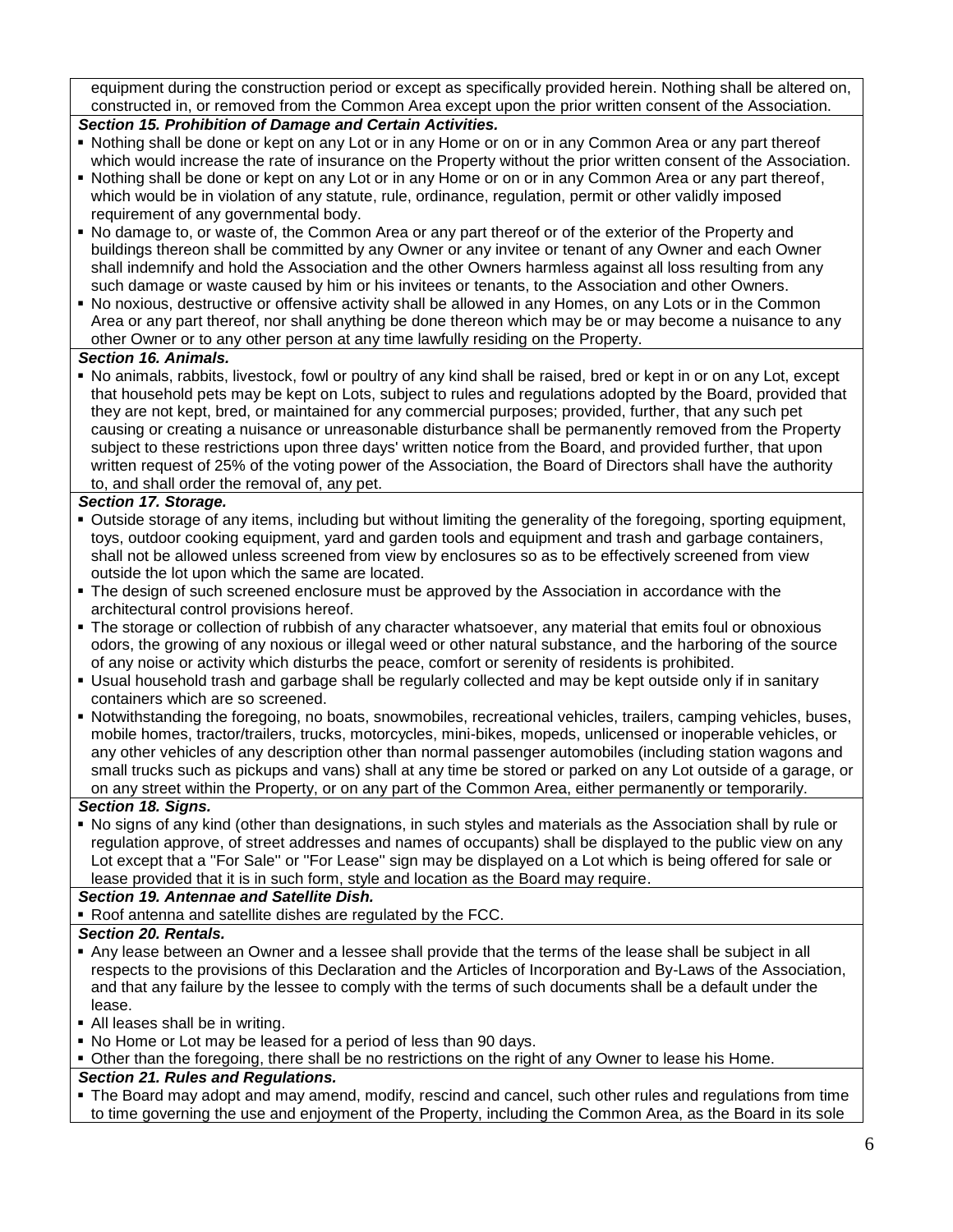discretion deems appropriate or necessary.

#### *Section 22. Accessory Outbuilding Prohibited.*

 No accessory outbuildings shall be erected on any Lot or Lots without the prior written approval of the Committee.

#### *Section 23. Occupancy or Residential Use of Partially Completed Home Prohibited.*

- No Home shall be occupied or used for residential purposes or human habitation until it shall have been substantially completed for occupancy in accordance with the approved building plan.
- The determination of whether the Home shall have been substantially completed in accordance with the approved building plan shall be made by the Architectural Review Committee and such decision shall be binding on all parties.

#### *Section 24. Other Restrictions.*

 The Property shall be subject to the easements, restrictions and limitations of record, and to all governmental zoning authority and regulations affecting the Property, all of which are incorporated herein by reference.